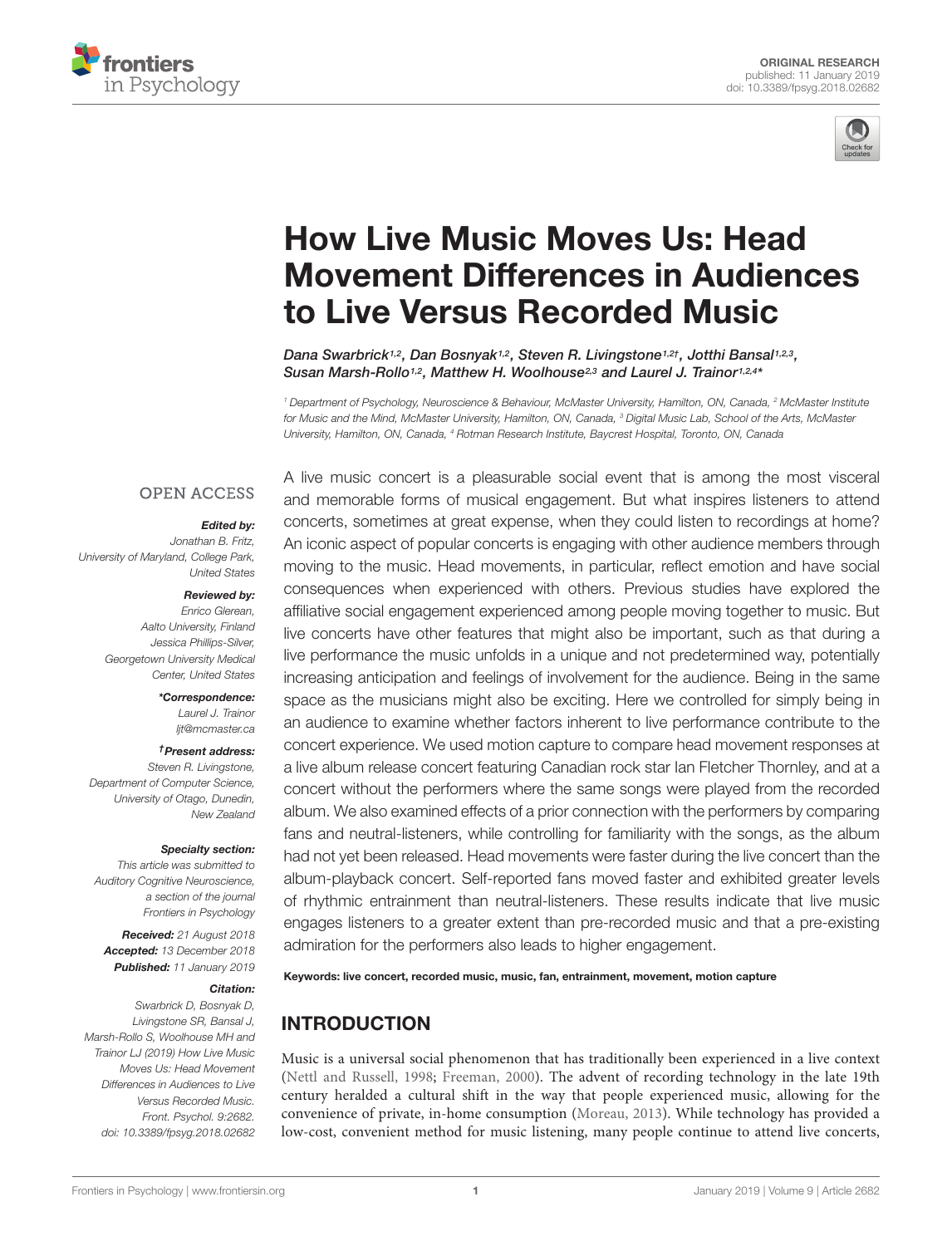sometimes at great expense in uncomfortable settings [\(Baxter-Moore and Kitts,](#page-8-0) [2016;](#page-8-0) [Brown and Knox,](#page-8-1) [2017\)](#page-8-1). What is it about the experience that motivates listeners to attend live concerts? A survey found that listeners' strongest musical experiences often took place at live events [\(Lamont,](#page-9-3) [2011\)](#page-9-3). Two factors that likely contribute critically to the enjoyment of live concerts are (1) people like the social connexion of experiencing music with other people [\(Burland and Pitts,](#page-8-2) [2014;](#page-8-2) [Brown and](#page-8-1) [Knox,](#page-8-1) [2017\)](#page-8-1) and (2) people like the feeling of being connected to the performers, by being in the same physical space together, with the potential for performers to directly engage the audience [\(Silverberg et al.,](#page-10-0) [2013;](#page-10-0) [Leante,](#page-9-4) [2016\)](#page-9-4), and by experiencing a unique live performance as it unfolds over time [\(Brown and](#page-8-1) [Knox,](#page-8-1) [2017\)](#page-8-1). Every live performance is idiosyncratic such that events unfold organically and unpredictably, unlike when listening to a recording in which there is no possibility for an audience to directly affect what a performer has already created.

The social effects of experiencing music with other people have been studied to a greater extent than the effects of experiencing a live performance [\(Freeman,](#page-9-1) [2000;](#page-9-1) [Egermann et al.,](#page-8-3) [2011;](#page-8-3) [Rennung and Goritz,](#page-9-5) [2016;](#page-9-5) [Stupacher et al.,](#page-10-1) [2017\)](#page-10-1). Here we examined the effects of live performance while controlling for the social setting. We compared people who listened to a live performance (specifically, a record release party by Canadian rock star Ian Fletcher Thornley's 2015 solo album Secrets) to people who listened in a group in the same venue without live performers to the album recordings of the same songs from Secrets. Recently, research on audiences of live performances has gained interest [\(Egermann et al.,](#page-8-3) [2011;](#page-8-3) [Burland and Pitts,](#page-8-2) [2014;](#page-8-2) [Danielsen and Helseth,](#page-8-4) [2016;](#page-8-4) [Bradby,](#page-8-5) [2017;](#page-8-5) [Brown and Knox,](#page-8-1) [2017\)](#page-8-1), in part because audiences provide an ecologically valid setting for examining group dynamics. Audience experience has been examined with a variety of techniques including real-time subjective responses [\(McAdams,](#page-9-6) [2004;](#page-9-6) [Stevens et al.,](#page-10-2) [2009,](#page-10-2) [2014;](#page-10-3) [Egermann et al.,](#page-8-6) [2013\)](#page-8-6), social networking [\(Deller,](#page-8-7) [2011\)](#page-8-7), video analysis [\(Chan et al.,](#page-8-8) [2013;](#page-8-8) [Silverberg et al.,](#page-10-0) [2013;](#page-10-0) [Stevens et al.,](#page-10-3) [2014;](#page-10-3) [Leante,](#page-9-4) [2016;](#page-9-4) [Theodorou et al.,](#page-10-4) [2016\)](#page-10-4) and physiological measurement [\(Fancourt and Williamon,](#page-9-7) [2016;](#page-9-7) [Bernardi et al.,](#page-8-9) [2017\)](#page-8-9). It is important to understand effects of the concert setting because attendance may increase health: attending a musical performance was found to reduce stress hormones in audience members [\(Fancourt and Williamon,](#page-9-7) [2016\)](#page-9-7) and a 10-year longitudinal study suggested that engagement in cultural events, including concerts, may protect against age-related cognitive decline [\(Fancourt and Steptoe,](#page-9-8) [2018\)](#page-9-8).

Enjoying music with other listeners may contribute powerfully to the concert experience. Observers of concert audiences judged synchronously moving listeners as experiencing greater rapport and similar psychological states compared to those moving asynchronously [\(Lakens and Stel,](#page-9-9) [2011\)](#page-9-9). After adults move in synchrony, even when unaware of their synchronised movements, they remember more about each other, express liking each other more, and show greater levels of trust and cooperation compared to after moving asynchronously [\(Hove and Risen,](#page-9-10) [2009;](#page-9-10) [Wiltermuth and Heath,](#page-10-5) [2009;](#page-10-5) [Valdesolo](#page-10-6) [et al.,](#page-10-6) [2010;](#page-10-6) [Valdesolo and DeSteno,](#page-10-7) [2011;](#page-10-7) [Launay et al.,](#page-9-11) [2013;](#page-9-11) [Woolhouse et al.,](#page-10-8) [2016\)](#page-10-8). More broadly, periodic movements and

physiological rhythms, such as breathing and heart rate, tend to synchronise unconsciously among people in a group [\(Richardson](#page-9-12) [et al.,](#page-9-12) [2007;](#page-9-12) [van Ulzen et al.,](#page-10-9) [2008;](#page-10-9) [Morris,](#page-9-13) [2010;](#page-9-13) [Codrons et al.,](#page-8-10) [2014;](#page-8-10) [Miyata et al.,](#page-9-14) [2018\)](#page-9-14).

Entrainment is defined as the ability to synchronise movements with an external auditory stimulus, in this case the timing regularities of music [\(Phillips-Silver and Keller,](#page-9-15) [2012\)](#page-9-15). In humans, synchronisation is supported by connections between auditory and motor cortices [\(Sakai et al.,](#page-9-16) [1999;](#page-9-16) [Janata](#page-9-17) [and Grafton,](#page-9-17) [2003;](#page-9-17) [Grahn and Brett,](#page-9-18) [2007;](#page-9-18) [Zatorre et al.,](#page-10-10) [2007;](#page-10-10) [Fujioka et al.,](#page-9-19) [2012\)](#page-9-19) and manifests as oscillatory activity measured in EEG and MEG [\(Schroeder and Lakatos,](#page-9-20) [2009;](#page-9-20) [Arnal](#page-8-11) [and Giraud,](#page-8-11) [2012;](#page-8-11) [Fujioka et al.,](#page-9-19) [2012,](#page-9-19) [2015;](#page-9-21) [Cravo et al.,](#page-8-12) [2013;](#page-8-12) [Calderone et al.,](#page-8-13) [2014;](#page-8-13) [Cirelli et al.,](#page-8-14) [2014a;](#page-8-14) [Chang et al.,](#page-8-15) [2018a\)](#page-8-15). Interestingly, few non-human species entrain movements to auditory regularities [\(Merker et al.,](#page-9-22) [2009;](#page-9-22) [Patel et al.,](#page-9-23) [2009;](#page-9-23) [Schachner et al.,](#page-9-24) [2009\)](#page-9-24). The connection between movement synchronisation and social-emotional engagement may have deep evolutionary roots in humans. Infants are not yet able to coordinate their movements to entrain to a musical beat, although they do move faster to music with a faster compared to slower tempo [\(Zentner and Eerola,](#page-10-11) [2010\)](#page-10-11). Yet if an infant as young as 14 months is bounced to music synchronously with the movements of another adult, the infant is more likely to help that adult (e.g., to pick up "accidentally" dropped objects needed to complete a task) compared to if an infant is bounced asynchronously with the adult [\(Cirelli et al.,](#page-8-16) [2014c\)](#page-8-16). Later work revealed that this increased helpfulness extends to friends of the experimenter who bounced with them [\(Cirelli et al.,](#page-8-17) [2016\)](#page-8-17). In another study, infants who were bounced to music with stuffed animals, choose animals that bounced synchronously with them over animals that bounced asynchronously. These studies indicate that synchronisation of movement with others during music listening is a cue that even infants use in the development of social-emotional bonds and altruistic behaviours [\(Trainor and](#page-10-12) [Cirelli,](#page-10-12) [2015;](#page-10-12) [Cirelli et al.,](#page-8-18) [2018\)](#page-8-18).

We examined the effect of live music while controlling for the effects of being with others in an audience. Little research has examined differences between live and recorded performances by manipulating the presence and absence of the performer. [Shoda et al.](#page-10-13) [\(2016\)](#page-10-13) reported that the heartbeats of audience members at a live performance exhibited greater entrainment with the musical rhythm than those of listeners at a pre-recorded performance. Performer presence was also found to produce greater relaxation in audience members compared to those listening to a recording [\(Shoda et al.,](#page-10-13) [2016\)](#page-10-13). Contemporary popular performers often play variations of recorded works at live performances [\(Shoda and Adachi,](#page-10-14) [2015\)](#page-10-14), suggesting a novelty factor for listeners. [Brown and Knox](#page-8-1) [\(2017\)](#page-8-1) found that audience members consider this musical novelty as an important motivator for concert attendance. Live concerts also enable audience members to experience an in-person relationship with the performer. Performers can also be influenced by the presence of an audience, and live performances can be acoustically and energetically different than those recorded in the studio [\(Zajonc,](#page-10-15) [1965;](#page-10-15) [Yoshie et al.,](#page-10-16) [2016;](#page-10-16) [Bradby,](#page-8-5) [2017\)](#page-8-5).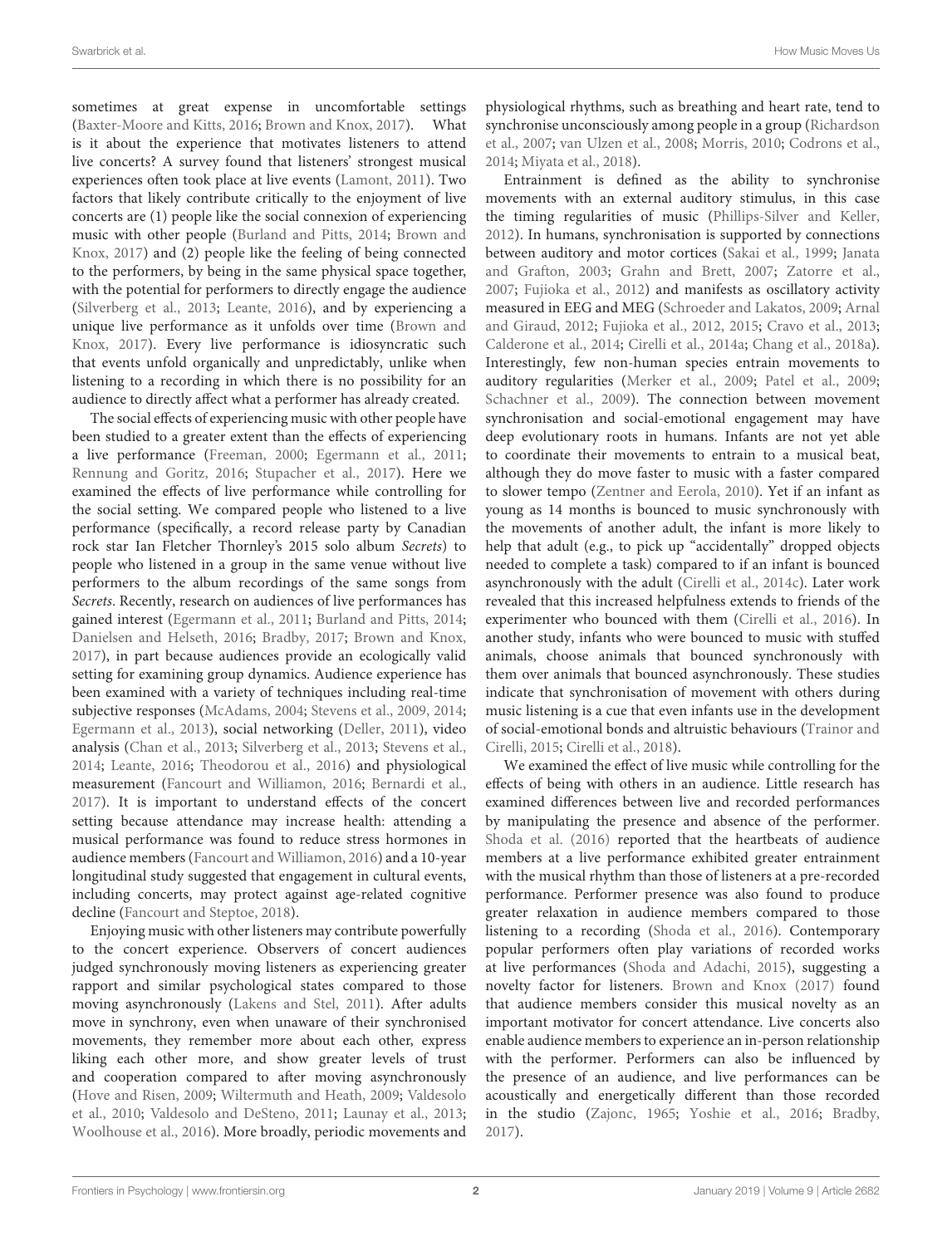We used head movement responses as our main measure of audience experience for several reasons. Moving to the beat during music listening is culturally ubiquitous, with collective movement a hallmark of the contemporary concert experience [\(Zatorre et al.,](#page-10-10) [2007;](#page-10-10) [Madison et al.,](#page-9-25) [2011;](#page-9-25) [Janata et al.,](#page-9-26) [2012;](#page-9-26) [Davies et al.,](#page-8-19) [2013;](#page-8-19) [Madison and Sioros,](#page-9-27) [2014;](#page-9-27) [Stupacher et al.,](#page-10-1) [2017\)](#page-10-1). Individuals use a range of movements when listening to music, from foot tapping to head nodding, to whole body movement [\(Leman and Godøy,](#page-9-28) [2010\)](#page-9-28). Head movements are particularly relevant as they are a reliable indicator of rhythmic entrainment [\(Toiviainen et al.,](#page-10-17) [2010;](#page-10-17) [Burger et al.,](#page-8-20) [2013\)](#page-8-20), reveal communication patterns between performers [\(Chang](#page-8-21) [et al.,](#page-8-21) [2017\)](#page-8-21), reveal directional and emotional communication patterns (Chang et al., unpublished), and even predict who will "match" during speed dating [\(Chang et al.,](#page-8-22) [2018b\)](#page-8-22). Movement of the head alone—but not legs alone—affects how ambiguous auditorily-presented rhythms are interpreted [\(Phillips-Silver and](#page-9-29) [Trainor,](#page-9-29) [2008\)](#page-9-29). This interaction between head movement and auditory perception likely involves the vestibular system located in the inner ear which processes proprioceptive information about head movements [\(Trainor et al.,](#page-10-18) [2009\)](#page-10-18). Head movements also encode emotional information [\(Livingstone and Palmer,](#page-9-30) [2016;](#page-9-30) Chang et al., unpublished), and may function as a form of non-verbal communication in a noisy environment [\(Harrigan et al.,](#page-9-31) [2008\)](#page-9-31). Head movements provide information about the nature of an emotion being communicated [\(Ekman](#page-8-23) [and Friesen,](#page-8-23) [1967;](#page-8-23) [Witkower and Tracy,](#page-10-19) [2018\)](#page-10-19). Furthermore, movement smoothness (which increases with movement speed) is greater when communicating joy than a neutral emotion or sadness [\(Kang and Gross,](#page-9-32) [2016\)](#page-9-32). Horizontal head movements and forward velocity communicate happiness even without the context provided by facial expression or vocal content [\(Livingstone and Palmer,](#page-9-30) [2016\)](#page-9-30). Additionally, movement vigour (average speed) and movement distance have been shown to convey the intensity of emotions [\(Atkinson et al.,](#page-8-24) [2004\)](#page-8-24). [Leow](#page-9-33) [et al.](#page-9-33) [\(2015\)](#page-9-33) found that, even when asked to walk at the same tempo, participants walked more vigorously (faster) to more familiar music. One study found that during music listening, greater head speed was correlated with increased spectral flux in low frequencies (associated with greater presence of kick drum and bass guitar) and in high frequencies (associated with hi-hat and cymbals or liveliness of a rhythm), as well as with greater percussiveness, but head speed was not found to be related to tempo [\(Burger et al.,](#page-8-20) [2013\)](#page-8-20).

In summary, there are many possible factors contributing to movement during music listening including biological imperatives, emotions, and the presence of others. These factors have been studied in highly controlled laboratory settings but have yet to be explored in real-world music listening contexts. In the present study, we were interested in how a live concert affected audience head movements as an index of engagement, specifically, by comparing the movements of concertgoers who experienced a live performance versus a recorded version of the same songs. We were particularly interested in the measure of vigour. Following previous researchers, we operationally defined movement vigour as the average speed of movement over a time interval, regardless of direction (specifically, head distance

travelled within a song divided by the total length of the song, giving a value in millimetres per second) [\(Atkinson et al.,](#page-8-24) [2004;](#page-8-24) [Mazzoni et al.,](#page-9-34) [2007;](#page-9-34) [Zentner and Eerola,](#page-10-11) [2010\)](#page-10-11). We were also interested in how head movements might be influenced by audience members' prior admiration for the performers (i.e., their Listener-preference). People are motivated to attend music concerts when they hold a strong preference for the musicians' work. Musical preferences for genres and artists also play a role in defining social affiliations, particularly during adolescence, where they appear to function as a 'badge of identity' within a social group [\(North and Hargreaves,](#page-9-35) [1999;](#page-9-35) [Mulder et al.,](#page-9-36) [2010\)](#page-9-36). 'Fans' of a particular performer would be expected to enjoy musical performances by that performer, in part because the familiarity gained from repeated exposure to recordings of their music would be expected to increase enjoyment of the performer's music in general [\(Schellenberg et al.,](#page-9-37) [2008;](#page-9-37) [van den](#page-10-20) [Bosch et al.,](#page-10-20) [2013\)](#page-10-20). To examine the effect of audience members' prior preferences for the band, we recruited fans of the performer Ian Fletcher Thornley, along with naïve listeners who expressed no particular preference for the performer. Since the album had not yet been released prior to the concerts, the effects of song familiarity were controlled while examining differences between fans and neutral listeners as neither group had heard the songs prior to the concerts.

In sum, we examined the effects of live versus pre-recorded music and fan status on audience engagement with the music through head movements. Self-reported Fans and Neutral-preference listeners were separately recruited, and randomly assigned to attend one of two concerts. The concerts served as the record release event for Canadian rock star Ian Fletcher Thornley's 2015 solo album Secrets, featuring new unreleased music. In the Live concert, audience members experienced a live performance by the musicians, while in the Album-playback concert, listeners heard an audio recording of the same songs from the Secrets album. Both concerts were held in the LIVELab, a 106-seat performance hall equipped with a 25-camera optical motion capture system. Head movements of participants were recorded simultaneously throughout each of the two concerts (**[Supplementary Figure S1](#page-8-25)**). Two aspects of head movement were examined: (1) vigour and (2) entrainment to the beat of the music. We hypothesised that head movements would be faster and better entrained when audiences experienced a live concert compared to a pre-recorded version of the music. We further hypothesised that fans of the performer would exhibit faster movement, and entrain better to the rhythm, compared to neutral listeners.

# MATERIALS AND METHODS

### **Participants**

Fans of the performer were recruited through contests advertised in social media ( $n = 39$ ). Neutral-listeners who expressed no specific preference for Ian Fletcher Thornley ( $n = 21$ ) were recruited for course credit through McMaster University's online research portal  $(n = 3)$ , social media and flyers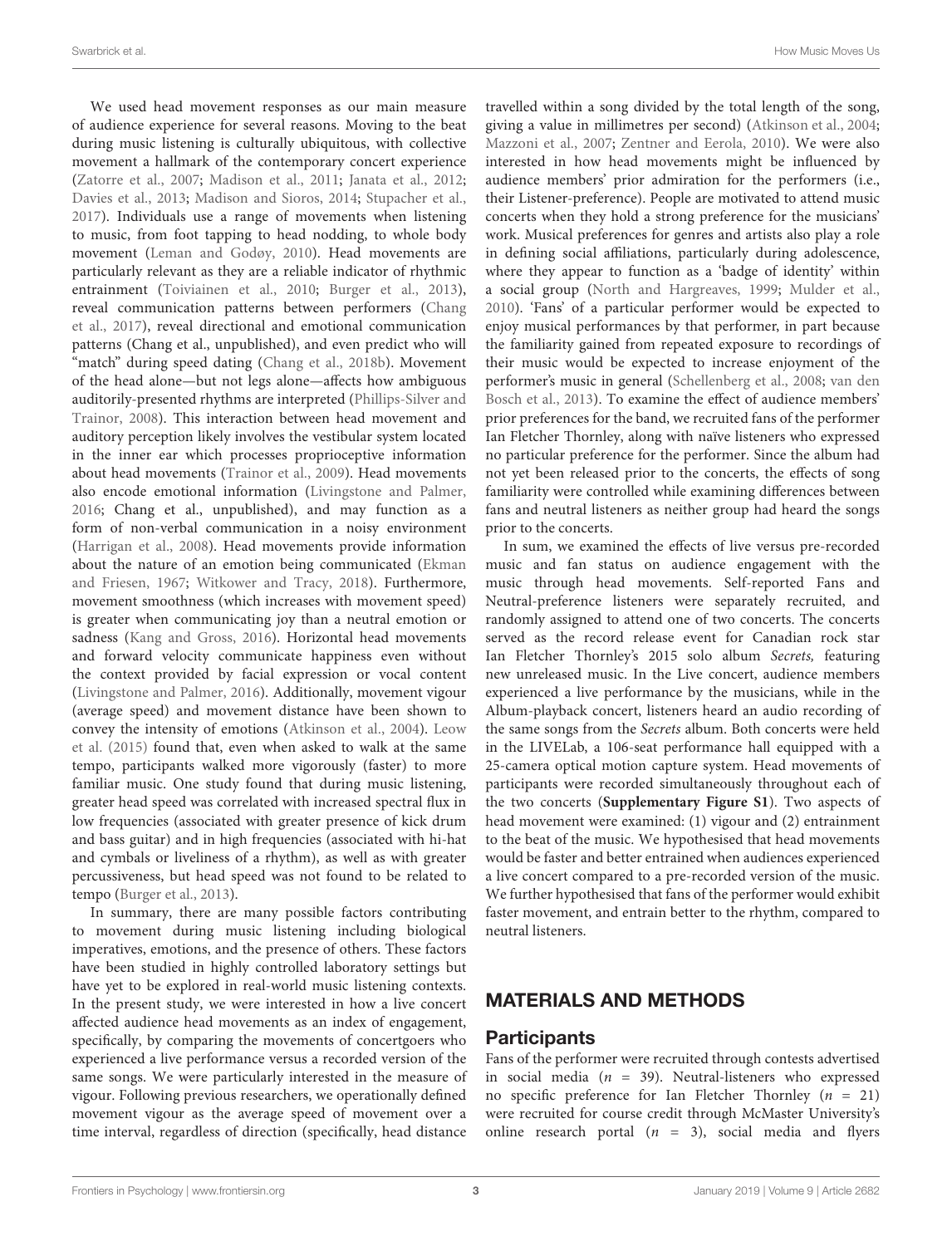<span id="page-3-0"></span>

|  |  | <b>TABLE 1</b>   Participant demographics. |
|--|--|--------------------------------------------|
|--|--|--------------------------------------------|

| <b>Performer condition</b> | Listener   | N  | Gender         | Mean age | Age range |
|----------------------------|------------|----|----------------|----------|-----------|
|                            | preference |    | (female, male) | (years)  |           |
| Present (live concert)     | Fans       | 15 | 7,8            | 39.7     | $28 - 53$ |
|                            | Neutral    | 9  | 3, 6           | 25.2     | $19 - 50$ |
| Absent (pre-recorded)      | Fans       | 17 | 7, 10          | 31.8     | $19 - 51$ |
|                            | Neutral    | 8  | 5, 3           | 29.8     | $19 - 57$ |
| Total                      |            | 49 | 22.27          | 31.63    | $19 - 57$ |

circulated across campus and in music stores ( $n = 18$ ). Selfasserted Fan-status was verified via a follow-up questionnaire. Participants' demographics and condition assignments are described in **[Table 1](#page-3-0)**. Prior to analysis, five participants were excluded due to: self-reported abnormal hearing ( $n = 1$  from Live/Neutral-listener condition), movement restrictions ( $n = 1$ ) from Album-playback/Fan condition), or having previously heard songs from the album ( $n = 3$ ; 1 from Album-playback/Fan, 2 from Live/Fan conditions). Six participants who did not respond to a follow-up survey confirming fan-status were further excluded: 1 from Album playback/Fan, 2 from Albumplayback/Neutral-listener, 2 from Live/Fan, 1 from Live/Neutrallistener conditions. The final sample consisted of 32 Fans and 17 Neutral-listeners. The McMaster University Research Ethics Board approved all procedures.

### Stimuli and Apparatus

Ian Fletcher Thornley's record release party concert was the setting for this study. Participants listened to eight songs from Thornley's new studio album Secrets on the day of its official release. This release reached a top position of 9 on the Canadian iTunes sales charts on October 30th, 2015. The first seven songs were novel to all included participants. The final song in the concert, "Blown Wide Open," was a cover version of a previous song that was familiar to fans<sup>[1](#page-3-1)</sup>. The eight songs were presented in the following order in both conditions: (1) "Just to Know I Can"; (2) "How Long"; (3) "Fool"; (4) "Elouise"; (5) "Frozen Pond"; (6) "Feel"; (7) "Secrets"; and (8) reinterpretation of "Blown Wide Open". These stimuli are hereafter referred to as Songs 1 through 8, respectively.

Both the Live and Album-playback concerts took place in the LIVELab<sup>[2](#page-3-2)</sup>. The LIVELab is a research facility with a 106-seat performance hall designed for the study of human interaction in a variety of ecologically valid contexts, including music, dance and pedagogy. In both Live and Album-playback concerts, motion-recorded Fans and Neutral-listeners were seated interspersed in the front and centre of the audience across four rows with an average of 8 people per row. Sound for both concerts was presented over a high-quality Meyer Sound 6 channel house PA system (Left/Right Main Speakers, Meyer UPJ, Left/Right Front Fill, Meyer UP4, Left/Right Subwoofer, Meyer 500-HP). Reverberation was added to each instrument in the Live Concert via a Digico SD9 sound mixer. A sound technician manipulated volume and reverberation throughout the live concert as it would be at a professional live show. For the Live Concert condition, Thornley (vocals and electric guitar) and his band (electric bass, drums, and cigar box guitar) performed renditions of the 8 songs in the same order as they were presented in the Album-playback concert condition. Given that it was a live performance, there were minor variations in tempo and arrangement between the stimuli at the Live compared to Album-playback Concerts, as would be expected in any live performance of a recorded work (see **[Supplementary Table S1](#page-8-25)** in the **[Supplementary Material](#page-8-25)** for a comparison of the tempi of the pre-recorded and live songs). Coloured stage lights helped create the concert experience. Videos depicting a variety of neuroscience-themed phenomena played behind the performers on the stage video wall (3  $\times$  3 array of Mitsubishi LM55S 55" monitors) during the Live concert. In song 6, "Feel," a video depiction of a previous recording of Thornley's neural responses when listening to the recording of his own song "Feel" were imaged from fMRI and EEG data. Referred to as "Lightning Brain," the 5-min video can be viewed online<sup>[3](#page-3-3)</sup>.

In the Album-playback concert, a photo of the Secrets album artwork was displayed on the stage video wall and the stage was dimly lit with coloured lights. The stage setup was identical for the two conditions; all of the instruments were in place and ready for performance. During Song 6 the video depiction of Thornley's neural responses was displayed as in the Live concert. See **[Supplementary Table S1](#page-8-25)** for the tempi of the recorded and live songs.

#### Design and Procedure

The experimental design was a  $2 \times 2 \times 7$  with between-subjects factors Concert-status (Live, Album-playback) and Listener-preference (Fan, Neutral-listener) and within-subject factor Song (1, 2, 3, 4, 5, 6, and 7). The 8th song was analysed separately with only the between-subjects factors since it was familiar to Fans.

Fans and Neutral-listeners were randomly assigned to the Live or Album-playback conditions. In both cases participants were greeted at the entrance, filled out a consent form, and were fitted with a motion-capture cap. The caps did not restrict listener movement in any way. Participants were ushered into the theatre and to their seat. Once seated, additional audience members who did not participate in the study were then admitted

<span id="page-3-1"></span><sup>&</sup>lt;sup>1</sup>Blown Wide Open was first released in 1997. The containing album achieved double platinum sales status (CRIA) and itself achieved a peak position of #8 on the Canadian rock charts.

<span id="page-3-2"></span><sup>2</sup><http://LIVELab.mcmaster.ca>

<span id="page-3-3"></span><sup>3</sup><https://www.youtube.com/watch?v=0h-Js1KtQa4>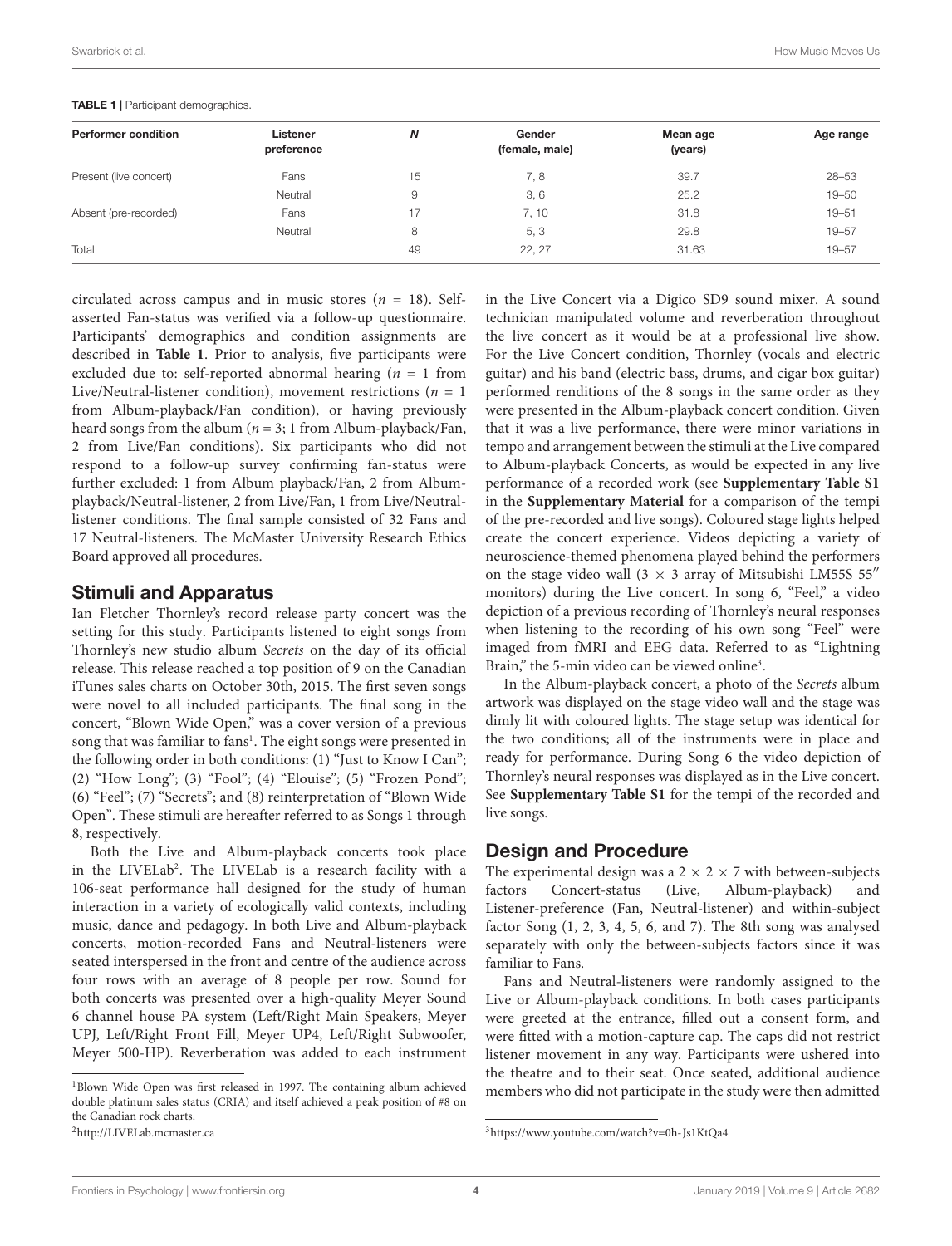to the theatre. Two researchers thanked the participants for their attendance and introduced the concert. Participants were instructed to do their best to forget that they were wearing caps and to enjoy the concert as they normally would. They were given no further instructions and were not encouraged to move in any particular way. Participants then completed a questionnaire on their familiarity with the performers, their current state of arousal and happiness, and their musical expertise (see **[Appendix S1](#page-8-25)** in **[Supplementary Material](#page-8-25)**). A follow-up questionnaire at the end of the concert asked the same questions regarding listener arousal and happiness.

Both concerts (Live, Album-playback) took place on the same day, with the Album-playback concert in the afternoon and the Live concert in the evening. During the Live concert, Thornley occasionally spoke to the audience between songs as performers would at a typical concert. Head movements between songs were not analysed. At the end of the Album-playback condition, Thornley and his band played a live song to avoid disappointing fans; head motion during this song was not analysed. A second questionnaire was sent to participants after the experiment to collect participant demographic information including age, sex, detailed music and dance experience and preferences.

## Data Recording and Analysis

An audio recording of the live performance was recorded for later analysis. A passive optical motion capture system (24 Oqus 5+ cameras and an Oqus 210c video camera, Qualisys) recorded the head movements of participants at 90 Hz. Four retroreflective markers (10 mm) were placed on felt caps worn by the participants, forming a rigid body. One marker was placed on the front of the head, one on top of the head, and one on each temple.

Motion capture data were cleaned and labelled using the Qualisys Track Manager, then exported to MATLAB (The MathWorks Inc., 2015) for analysis with the motion capture toolbox [\(Burger and Toiviainen,](#page-8-26) [2013\)](#page-8-26). Motion data were gap-filled using linear interpolation, then low-pass filtered at 6 Hz to remove jitter. The positions of the four head markers were averaged to produce a single, stable representation of participant head centre (**[Supplementary Figure S1](#page-8-25)**). Data were then normalised and segmented into songs. After preparation, two measures of participant head motion were generated.

#### Movement Vigour

The average movement speed of each participant in mm/s was calculated to provide a representation of movement vigour [\(Mazzoni et al.,](#page-9-34) [2007;](#page-9-34) [Zentner and Eerola,](#page-10-11) [2010;](#page-10-11) [Leow et al.,](#page-9-38) [2014\)](#page-9-38). The speed of participants' movements was estimated by taking the first derivative of the motion signal (differences in position between adjacent frames). Speed trajectories were then smoothed using a second-order lowpass Butterworth filtre with a normalised low-pass frequency of 0.2π radians per sample. At a sampling frequency of 90 Hz, this equated to a 9 Hz lowpass filtre. Movement vigour is conceptually independent of synchronisation; a participant could remain in perfect synchrony to a given tempo and still move with more or less vigour (e.g., by increasing or decreasing the distance they moved their head),

and a participant could also remain completely unsynchronised and still move with more or less vigour.

#### Degree of Entrainment

The degree of entrainment was defined as how frequently participants entrained their movements to the beat of each song. Movement periodicities were extracted with a windowed autocorrelation performed on listeners head-centre motion trajectories, with window size of 10 s, hop size of 5 s, and lags ranging from 0 to 2 s using mcwindow and mcperiod functions from the Mocap Toolbox [\(Eerola et al.,](#page-8-27) [2006;](#page-8-27) [Burger](#page-8-26) [and Toiviainen,](#page-8-26) [2013\)](#page-8-26). The tempi of the songs from both the Live and Album-playback concerts were determined by two musically trained raters (first and third authors,  $n = 9$  and  $n = 15$  years of formal training, respectively) who tapped along to the beat of each song while listening to the recordings of the album and the Live concert using a metronome application (Metronome Beats, Stonekick© 2015). The average inter-beat interval period was calculated from the song tempo, and this period was used to calculate the period at the quarter, half, and whole note levels of the musical metrical hierarchy for each song at which participants could have entrained. The participants' head movement period at each window, obtained from the autocorrelation analysis, was compared to the three possible periods of each song. If the participant's period of motion was within 5% of one of these beat periods, then that window was added to a count of the number of windows demonstrating entrainment. The measure of degree of entrainment was defined as the number of windows with entrainment divided by the total number of possible windows, to give the proportion of entrainment, which could range between 0.0 (no entrainment) and 1.0 (perfect entrainment). Actual measured proportions ranged from 0.0 to 0.58 depending on the participant and song. Our overall grand mean entrainment proportion of 0.081 was smaller, but of similar magnitude, to that found by [Burger et al.](#page-8-28) [\(2014\)](#page-8-28) who showed period-locking proportions less than 0.3 (summing tactus divisions and excluding inferior-superior movement, which our seated participants were not free to engage in). Smaller values would be expected in our case, given that for the [Burger et al.](#page-8-28) [\(2014\)](#page-8-28) experiment participants were standing and specifically asked to move to the music, whereas in the present study participants were seated and were not given any instructions regarding movement.

# RESULTS

# Analyses of the First Seven Unfamiliar **Songs**

Movement vigour and degree of entrainment were analysed with repeated measures ANOVAs, with between-subjects factors Concert-status (Live, Album-playback) and Listener-preference (Fan, Neutral-listener), and within-subjects factor Song (1, 2, 3, 4, 5, 6, and 7). When Mauchly's test indicated that sphericity was violated, Greenhouse-Geisser's corrections were applied. Effect sizes are reported with partial eta-squared values, means are accompanied by a variance measure of one standard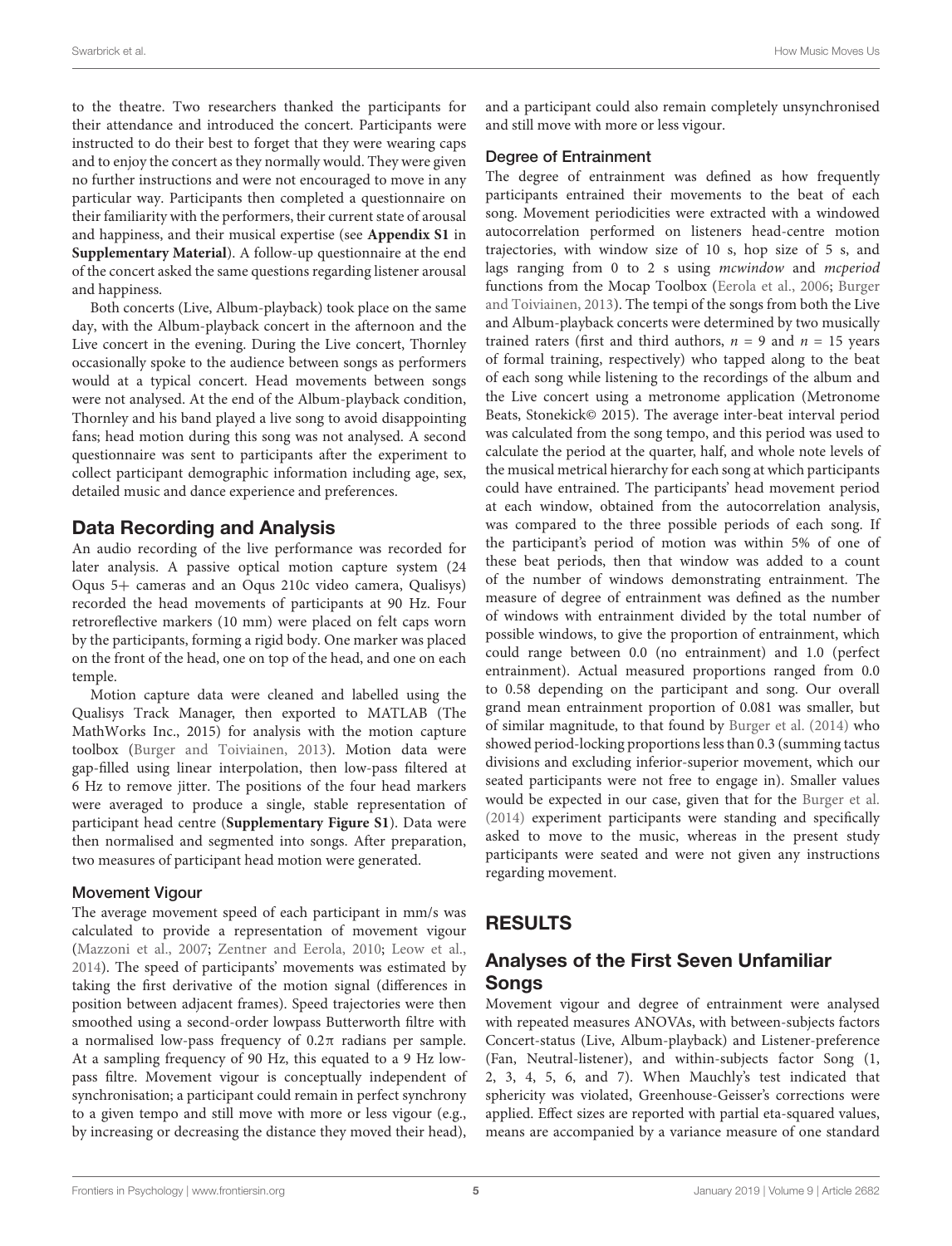error of the mean (SEM). Pairwise comparisons were adjusted using Bonferroni correction. Statistical tests were conducted in SPSS 2013 v20.0.0. Experiment-wise corrections were not implemented on the reported values, but below we note the two cases in which such a correction would affect interpretation of an effect as significant.

#### Concert-Status

There was a main effect of Concert-status for vigour, but not for entrainment,  $F(1,45) = 15.783$ ,  $p < 0.001$ ,  $\eta_{p}^{2} = 0.260$  and  $F(1,45) = 1.569, p = 0.217, \eta_p^2 = 0.034$ , respectively. Participants moved more vigorously in the Live concert  $(M = 15.559,$  $SEM = 1.397$ ) than the Album-playback concert ( $M = 7.644$ ,  $SEM = 1.421$ ) condition. These results indicate that the Live concert increased vigour but not necessarily the degree of entrainment of head movements. The interaction between Concert-status and Listener-preference was not significant for either vigour or entrainment.

#### Listener-Preference

As predicted, there was a main effect of Listener-preference for both vigour and entrainment,  $F(1,45) = 12.871$ ,  $p = 0.001$ ,  $\eta_p^2 = 0.222$ , and  $F(1,45) = 4.197$ ,  $p = 0.046$ ,  $\eta_p^2 = 0.085$ , respectively. (Note that the effect of Listener-preference on entrainment is no longer significant if experiment-wise Bonferroni correction for multiple comparisons is implemented). Fans  $(M = 15.175,$  $SEM = 1.174$ ) moved faster than Neutral-listeners ( $M = 8.027$ ,  $SEM = 1.610$  and Fans ( $M = 0.074$ ,  $SEM = 0.007$ ) showed a higher degree of entrainment than Neutral-listeners ( $M = 0.050$ ,  $SEM = 0.01$ ). These results indicate that Listener-preference affected both vigour and entrainment of head movements. The interaction between Concert-status and Listener-preference was not significant for either vigour or entrainment.

#### Song

In addition to the main effects produced by the between-subjects variables, there was a main effect of Song for both vigour and

entrainment,  $F(4.439,199.768) = 9.626, p < 0.001, \eta_p^2 = 0.176$  and  $F(3.254, 146.414) = 19.022, p < 0.001, \eta_p^2 = 0.297$ , respectively. This indicates substantial differences between songs in their ability to produce both fast and entrained movement, likely due to intrinsic properties of the songs, such as tempo (see **[Figures 1](#page-5-0)**, **[2](#page-6-0)**; song tempi are provided in **[Supplementary Table S1](#page-8-25)** in the **[Supplementary Material](#page-8-25)**). Interestingly, songs producing the fastest movement were not necessarily the same songs that produced maximal entrainment, indicating the possibility of some level of independence between these two measures. An acoustic analysis of the songs from both performances is underway as a separate paper in which we plan to relate head movements to characteristics such as Danceability, Energy, Instrumentalness, Liveness, and Valence of individual songs.

There was also an interaction between song and Listener-preference for both vigour and entrainment,  $F(4.439, 199.768) = 2.428, p = 0.003, \eta_p^2 = 0.082, \text{ and}$  $F(3.254, 146.414) = 3.010, p = 0.029, \eta_p^2 = 0.063$ , respectively. This interaction indicates that Fans and Neutral-listeners reacted differently to different songs (It should be noted that the interaction between song and Listener-preference on entrainment is no longer significant if experiment-wise Bonferroni correction for multiple comparisons is implemented).

# Analyses of the 8th Song

The final song ("Blown Wide Open," released in 1997) was analysed separately because it was familiar to Thornley's fans, having been one of the most famous songs from his previous band Big Wreck. This provides a preliminary exploration of how familiarity can promote movement.

#### Concert-Status

There was a main effect of Concert-status on vigour,  $F(1,45) = 16.929, p < 0.001, \eta_{\rm p}^2 = 0.273$ . Movement was more vigorous in the Live concert ( $\dot{M} = 20.32$  mm/s, SEM = 2.003) than Album-playback concert ( $M = 8.56$  mm/s, SEM = 2.037)



<span id="page-5-0"></span>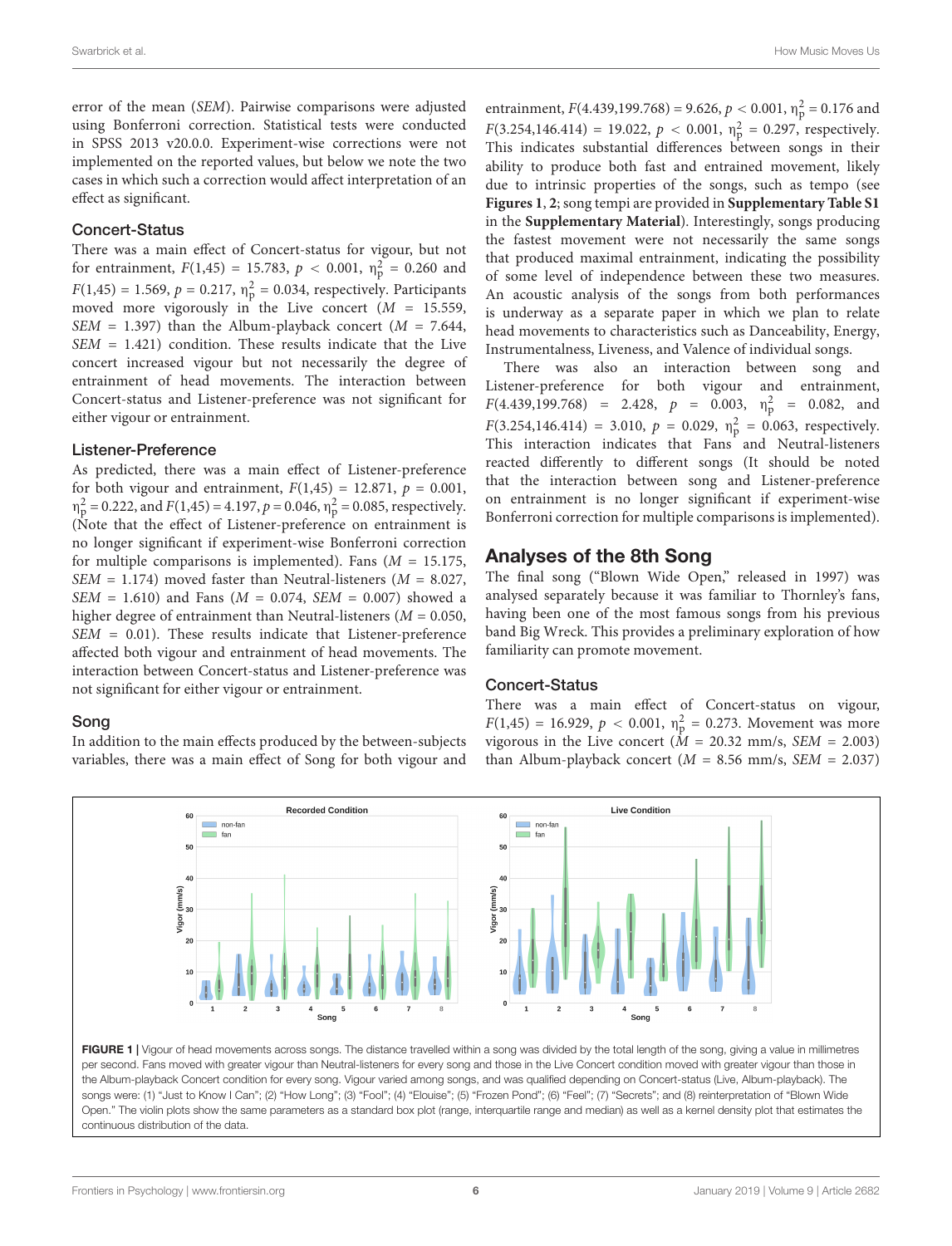

<span id="page-6-0"></span>condition. There was also a main effect on entrainment,  $F(1,45) = 11.917, p = 0.001, \eta_p^2 = 0.209$ . The degree of entrainment was higher in the Live concert ( $M = 0.235$ , SEM = 0.029) than Album-playback concert ( $M = 0.091$ , SEM = 0.030) condition.

#### Listener-Preference

For Listener-preference, there was a main effect on vigour,  $F(1,45) = 14.494$ ,  $p < 0.001$ ,  $n_p^2 = 0.244$ . Fans ( $M = 19.88$  mm/s, SEM = 1.683) moved faster than Neutral-listeners  $(M = 9.00 \text{ mm/s}, \text{SEM} = 2.308)$ . There was also a main effect on entrainment,  $F(1,45) = 13.630$ ,  $p = 0.001$ ,  $\eta_p^2 = 0.232$ . Fans ( $M = 0.24$ , SEM = 0.025) entrained to a greater degree than Neutral-listeners ( $M = 0.086$ , SEM = 0.034). The interaction between Concert-status and Listener-preference was not significant.

### Musicians Versus Non-musicians

Using the self-reported measures of music experience, participants were categorised as musicians  $(N = 25;$  mean years of training = 11.7; range =  $1-38$ ) or non-musicians with no musical training ( $N = 24$ ). Independent-samples *t*-tests were performed for vigour for the mean of Songs  $1-7$ ,  $t(47) = 0.6$ ,  $p = 0.58$ , vigour for Song 8,  $t(47) = 0.4$ ,  $p = 0.68$ , entrainment for the mean of Songs 1–7,  $t(47) = 0.5$ ,  $p = 0.62$ , and entrainment for Song 8,  $t(47) = 0.8$ ,  $p = 0.45$ . There were no significant differences on any of these measures.

# **DISCUSSION**

The question of why people enjoy attending live concerts, when the same music can be experienced more easily and for less money at home, likely involves two aspects: the social sharing of the experience in a group of people; and "live" aspects, including connecting with the artists and experiencing the potential for spontaneity and unpredictability of live music as it unfolds over time, compared to a pre-recorded and unchanging version on a recording that a fan might become familiar with after repeated listening. In our study, we examined primarily the second aspect,

comparing listening to a recording of a set of songs from Ian Fletcher Thornley's 2015 album Secrets to listening to a live performance of those songs, while keeping the social aspect largely the same: both the Live and Album-playback concerts were experienced in the context of an audience in the same LIVELab venue. In the case of this study, audiences were not familiar with recorded songs, but nonetheless may have reacted to the knowledge that the music in the Live condition was unfolding in a unique way that would never be repeated exactly. Necessarily, the visual stimulation differed between the two conditions because of the presence of the live performers. We feel that this is not necessarily a confound—a live performance requires the presence of performers—but future studies might incorporate some visual stimulation that tries to better equate the two conditions, for example, by showing a video of the live performance. We also examined how being a fan of the musical group affected these experiences by comparing selfreported Fans and Neutral-listeners randomly assigned to the Live and Album-playback concert conditions. We focused on head movements, using motion capture to extract the vigour and degree of entrainment of head movements to the beat of music [\(Toiviainen et al.,](#page-10-17) [2010;](#page-10-17) [Burger et al.,](#page-8-20) [2013\)](#page-8-20).

We found that for both Fans and Neutral-listeners, head movements were more vigorous in the Live than the Album-playback concert, but Concert-status did not affect degree of entrainment to the beat. On the other hand, across both concert conditions, Fans moved their heads more vigorously and with better entrainment to the beat compared to Neutral-listeners. The greater degree of entrainment to the beat in general in Fans likely reflects their greater familiarity with the artist's musical style. The greater vigour of head movements across groups at the Live compared to Album-playback concert likely represents greater arousal, increased anticipation, and increased connection with the artists and their music during the live concert [\(Mazzoni et al.,](#page-9-34) [2007;](#page-9-34) [Leow et al.,](#page-9-38) [2014\)](#page-9-38). Amount of musical training varied across audience members, but there were no differences between musicians and non-musicians in either movement vigour or synchronisation to the beat. Similarly, [Bernardi et al.](#page-8-9) [\(2017\)](#page-8-9) reported that musical training did not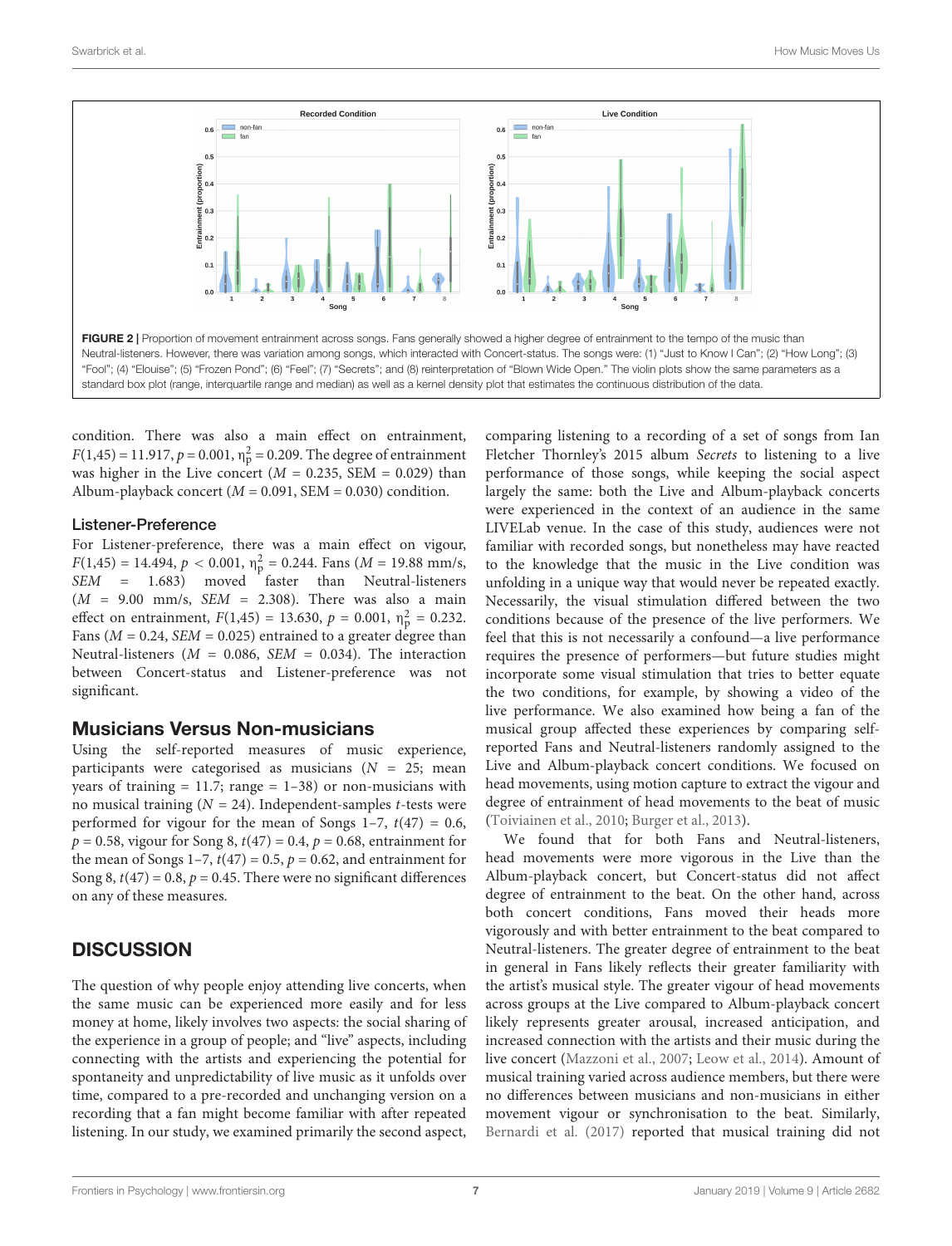affect the degree of synchronisation of autonomic responses to the beat of music experienced in a group setting. Together, these results suggest that entrainment responses in audiences are independent of musical training.

We controlled for song familiarity across Fans and Neutral-listeners by using songs that had not yet been publicly released (the first 7 songs of the concerts). The eighth song, "Blown Wide Open," on the other hand, was certainly familiar to Fans, and may have been familiar to some Neutral-listeners as its original rendition had achieved double platinum sales in Canada in the late 1990s. Interestingly, when the songs were not familiar, there was no difference in degree of entrainment to the music across the Live and Album-playback concerts. However, for the eighth song that was familiar at least to Fans, head movement entrainment was greater during the Live than Album-playback concert. This suggests that while the vigour of head movements is affected by whether the music is live or pre-recorded regardless of familiarity, familiarity with the music may foster greater entrainment to the beat during live compared to recorded contexts.

Vigour of head movements and degree of entrainment differed across songs. Further, there were interactions for both measures between Songs and Listener-preference, indicating that Fans and Neutral-listeners reacted differently to different songs. This suggests that some songs might excite existing fans differently than naïve listeners, which might inform record company promotion decisions. Concerts are becoming increasingly important for the music industry as the prevalence of piracy results in reduced revenue from album recordings [\(Frith,](#page-9-39) [2007;](#page-9-39) [Papies and van Heerde,](#page-9-40) [2017\)](#page-9-40). Interestingly, the majority of audience members report that cost does not influence their decisions to attend concerts [\(Brown and Knox,](#page-8-1) [2017\)](#page-8-1). In general, research on audience development and retention could be important for sustaining the multi-billion dollar music industry [\(O'Reilly et al.,](#page-9-41) [2014;](#page-9-41) [Papies and van Heerde,](#page-9-40) [2017\)](#page-9-40).

Music compels us to move, the likely result of connections between auditory and motor areas of the brain [\(Sakai et al.,](#page-9-16) [1999;](#page-9-16) [Janata and Grafton,](#page-9-17) [2003;](#page-9-17) [Grahn and Brett,](#page-9-18) [2007;](#page-9-18) [Zatorre](#page-10-10) [et al.,](#page-10-10) [2007;](#page-10-10) [Grahn and Rowe,](#page-9-42) [2009;](#page-9-42) [Janata et al.,](#page-9-26) [2012\)](#page-9-26), whose communication during rhythm and beat prediction can be measured in neural oscillations [\(Fujioka et al.,](#page-9-19) [2012\)](#page-9-19). Certain characteristics of music lead to increased entrainment to music and compulsion of movement, such as beat predictability and rhythmic complexity [\(Fitch,](#page-9-43) [2016\)](#page-9-43), the density of events between beats [\(Madison et al.,](#page-9-25) [2011\)](#page-9-25), moderate levels of syncopation [\(Witek et al.,](#page-10-21) [2014;](#page-10-21) [Fitch,](#page-9-43) [2016\)](#page-9-43), and possibly micro-timing deviations (cf. [Madison et al.,](#page-9-25) [2011;](#page-9-25) [Davies et al.,](#page-8-19) [2013;](#page-8-19) [Stupacher et al.,](#page-10-22) [2013;](#page-10-22) [Kilchenmann and Senn,](#page-9-44) [2015\)](#page-9-44). The present study demonstrates that in addition to acoustic characteristics of music, environmental and personal factors influence movement to music as well. Specifically, familiarity with the performer and musical style (Listener-preference) led to increased movement and entrainment, while the live performance (Concert-status) led to a significant increase in movement vigour. Because synchronous movement can lead to prosociality [\(Hove and Risen,](#page-9-10) [2009;](#page-9-10) [Wiltermuth and](#page-10-5)

[Heath,](#page-10-5) [2009;](#page-10-5) [Valdesolo et al.,](#page-10-6) [2010;](#page-10-6) [Valdesolo and DeSteno,](#page-10-7) [2011;](#page-10-7) [Launay et al.,](#page-9-11) [2013;](#page-9-11) [Cirelli et al.,](#page-8-29) [2014b;](#page-8-29) [Trainor](#page-10-12) [and Cirelli,](#page-10-12) [2015;](#page-10-12) [Rennung and Goritz,](#page-9-5) [2016;](#page-9-5) [Woolhouse](#page-10-8) [et al.,](#page-10-8) [2016\)](#page-10-8), and because entrainment to music was fostered more by Listener-preference than Concert-status, it is possible that personal factors are more important than environmental factors for generating synchronous movement and subsequent prosociality.

This study adds to the fledgling literature examining music listening in concert settings [\(Egermann et al.,](#page-8-3) [2011;](#page-8-3) [Shoda](#page-9-45) [and Adachi,](#page-9-45) [2012,](#page-9-45) [2015,](#page-10-14) [2016;](#page-10-23) [Fancourt and Williamon,](#page-9-7) [2016;](#page-9-7) [Shoda et al.,](#page-10-13) [2016\)](#page-10-13). It provides unique insight into how live music is experienced in ecologically valid conditions, and how that experience is expressed through body movement. Many questions that remain could be addressed in future research in the LIVELab, such as how individual differences in personality affect live concert experiences, how individuals in a concert setting are affected by the movements of those around them, the effects of different musical characteristics (e.g., tempo, instrumentation, presence of improvisation, genre), whether synchronous movements in a concert setting leads to increased prosociality and bonding, and how performers are affected by audiences.

# DATA AVAILABILITY

The raw data supporting the conclusions of this manuscript will be made available on <https://zenodo.org/> (search for 'LIVELab) by the authors, without undue reservation, to any qualified researcher.

# ETHICS STATEMENT

This study was carried out in accordance with the recommendations of the Canadian Tri-Council Policy Statement: Ethical Conduct for Research Involving Humans (T), with written informed consent from all subjects. All subjects gave written informed consent in accordance with the Declaration of Helsinki. The protocol was approved by the McMaster University Research Ethics Board.

# AUTHOR CONTRIBUTIONS

DS involved in data collection and analyses, and the preparation and review of the manuscript. DB involved in the research design, data collection and analyses, and the preparation and review of the manuscript. SL involved in motion data collection, statistical analyses, and review of the manuscript. JB involved in project and research design, recruitment, organisation, and data collection, and review of the manuscript. MW involved in the conception and organisation of the project including artist-Anthem coordination, research design, and review of the manuscript. SM-R involved in recruitment, data collection and review of the manuscript. LT involved in the conception and organisation of the project, research design, review of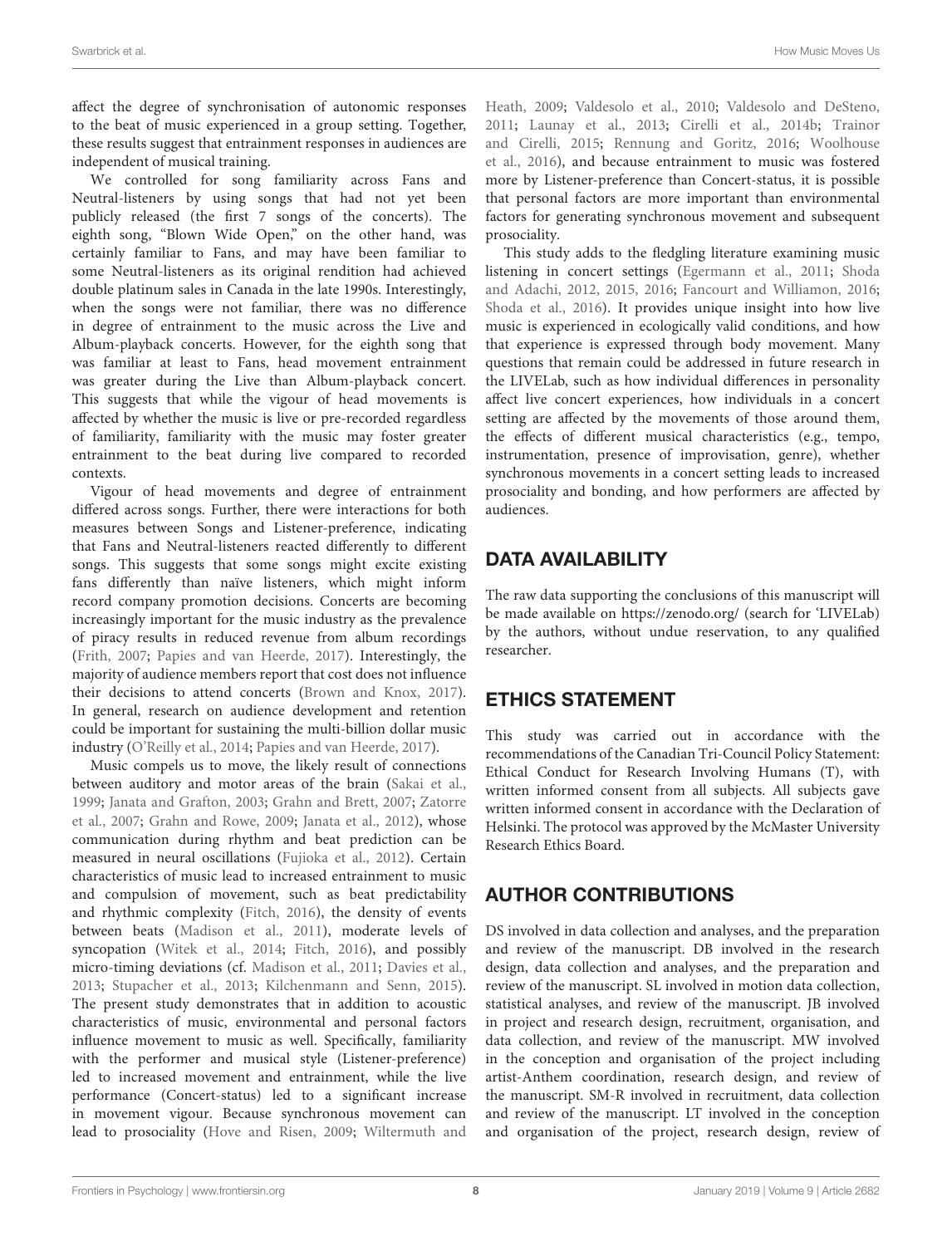the statistical analyses, and preparation and review of the manuscript.

# FUNDING

This research was funded by Anthem Records, a grant to LT from the Social Sciences and Humanities Research Council of Canada (435-2016-1442), and a grant to MW from the Canadian Foundation for Innovation (30524).

# ACKNOWLEDGMENTS

We thank Ian Fletcher Thornley and his band for their generosity in participating in this study. We thank Andy Curran of Anthem Records for collaborating with the Digital Music Lab and

# **REFERENCES**

- <span id="page-8-11"></span>Arnal, L. H., and Giraud, A. (2012). Cortical oscilations and sensory predictions. Trends Cogn. Sci. 16, 390–398. [doi: 10.1016/j.tics.2012.05.003](https://doi.org/10.1016/j.tics.2012.05.003)
- <span id="page-8-24"></span>Atkinson, A. P., Dittrich, W. H., Gemmell, A. J., and Young, A. W. (2004). Emotion perception from dynamic and static body expressions in point-light and full-light displays. Perception 33, 717–746. [doi: 10.1068/p5096](https://doi.org/10.1068/p5096)
- <span id="page-8-0"></span>Baxter-Moore, N., and Kitts, T. M. (2016). The live concert experience: an introduction. Rock Music Stud. 3, 1–4. [doi: 10.1080/19401159.2015.1131923](https://doi.org/10.1080/19401159.2015.1131923)
- <span id="page-8-9"></span>Bernardi, N. F., Codrons, E., di Leo, R., Vandoni, M., Cavallaro, F., Vita, G., et al. (2017). Increase in synchronization of autonomic rhythms between individuals when listening to music. Front. Physiol. 8:785. [doi: 10.3389/fphys.2017.00785](https://doi.org/10.3389/fphys.2017.00785)
- <span id="page-8-5"></span>Bradby, B. (2017). "Performer-audience interaction in live concerts: ritual or conversation?," in Musicians and their Audiences: Performance, Speech, and Mediation, eds I. Tsioulakis and E. Hytonen-Ng (New York, NY: Routledge), 86–104.
- <span id="page-8-1"></span>Brown, S. C., and Knox, D. (2017). Why go to pop concerts? The motivations behind live music attendance. Music. Sci. 21, 233–249. [doi: 10.1177/](https://doi.org/10.1177/1029864916650719) [1029864916650719](https://doi.org/10.1177/1029864916650719)
- <span id="page-8-20"></span>Burger, B., Thompson, M. R., Luck, G., Saarikallio, S., and Toiviainen, P. (2013). Influences of rhythm- and timbre-related musical features on characteristics of music-induced movement. Front. Psychol. 4:183. [doi: 10.3389/fpsyg.2013.00183](https://doi.org/10.3389/fpsyg.2013.00183)
- <span id="page-8-28"></span>Burger, B., Thompson, M. R., Luck, G., Saarikallio, S., and Toiviainen, P. (2014). Hunting for the beat in the body: on period and phase locking in music-induced movement. Front. Hum. Neurosci 8:903. [doi: 10.3389/fnhum.2014.00903](https://doi.org/10.3389/fnhum.2014.00903)
- <span id="page-8-26"></span>Burger, B., and Toiviainen, P. (2013). "MoCap Toolbox - A Matlab toolbox for computational analysis of movement data," in Proceedings of the Sound and Music Computing Conference 2013, SMC 2013, ed. R. Bresin (Stockholm: Logos Verlag Berlin), 172–178.
- <span id="page-8-2"></span>Burland, K., and Pitts, S. (eds) (2014). Coughing and Clapping: Investigating the Audience Experience. New York, NY: Routledge.
- <span id="page-8-13"></span>Calderone, D. J., Lakatos, P., Butler, P. D., and Castellanos, F. X. (2014). Entrainment of neural oscillations as a modifiable substrate of attention. Trends Cogn. Sci. 18, 300–309. [doi: 10.1016/j.tics.2014.02.005](https://doi.org/10.1016/j.tics.2014.02.005)
- <span id="page-8-8"></span>Chan, L. P., Livingstone, S. R., and Russo, F. A. (2013). Facial mimicry in response to song. Music Percept. 30, 361–367. [doi: 10.1525/MP.2013.30.4.361](https://doi.org/10.1525/MP.2013.30.4.361)
- <span id="page-8-15"></span>Chang, A., Bosnyak, D. J., and Trainor, L. J. (2018a). Beta oscillatory power modulation reflects the predictability of pitch change. Cortex 106, 248–260. [doi: 10.1016/j.cortex.2018.06.008](https://doi.org/10.1016/j.cortex.2018.06.008)
- <span id="page-8-22"></span>Chang, A., Kragness, H., Tsou, W., Thiede, A., Bosnyak, D., and Trainor, L. J. (2018b). "Speed dating in the LOVELab: The role of groovy music and body sway coupling in romantic attraction," in Proceedings of the 47th Annual Lake Ontario Visionary Establishment (LOVE) Conference, Niagara Falls, NY.
- <span id="page-8-21"></span>Chang, A., Livingstone, S. R., Bosnyak, D. J., and Trainor, L. J. (2017). Body sway reflects leadership in joint music performance. Proc. Natl. Acad. Sci. U.S.A. 114, E4134–E4141. [doi: 10.1073/pnas.1617657114](https://doi.org/10.1073/pnas.1617657114)

coordinating the launch of the Secrets album at the LIVELab. We thank Dave Thompson and Ranil Sonnadara for their assistance on sound and lighting, and for their assistance in executing the concert. We are grateful to Alex Zaranek, Research Assistant in the Digital Music Lab, for creating the video "Lightning Brain" shown within the live concert; Mike Noseworthy recorded the MRI data used to render the 3D brain in the video. We also thank the many volunteers for their help throughout the concerts. Finally, we thank the many participants for volunteering their time.

## <span id="page-8-25"></span>SUPPLEMENTARY MATERIAL

The Supplementary Material for this article can be found online at: [https://www.frontiersin.org/articles/10.3389/fpsyg.](https://www.frontiersin.org/articles/10.3389/fpsyg.2018.02682/full#supplementary-material) [2018.02682/full#supplementary-material](https://www.frontiersin.org/articles/10.3389/fpsyg.2018.02682/full#supplementary-material)

- <span id="page-8-14"></span>Cirelli, L. K., Bosnyak, D., Manning, F. C., Spinelli, C., Marie, C., Fujioka, T., et al. (2014a). Beat-induced fluctuations in auditory cortical beta-band activity: using EEG to measure age-related changes. Front. Psychol. 5:742. [doi: 10.3389/fpsyg.](https://doi.org/10.3389/fpsyg.2014.00742) [2014.00742](https://doi.org/10.3389/fpsyg.2014.00742)
- <span id="page-8-29"></span>Cirelli, L. K., Einarson, K. M., and Trainor, L. J. (2014b). Interpersonal synchrony increases prosocial behavior in infants. Dev. Sci. 17, 1003–1011. [doi: 10.1111/](https://doi.org/10.1111/desc.12193) [desc.12193](https://doi.org/10.1111/desc.12193)
- <span id="page-8-18"></span>Cirelli, L. K., Trehub, S. E., and Trainor, L. J. (2018). Rhythm and melody as social signals for infants. Ann. N. Y. Acad. Sci. [doi: 10.1111/nyas.13580](https://doi.org/10.1111/nyas.13580) [Epub ahead of print].
- <span id="page-8-16"></span>Cirelli, L. K., Wan, S. J., and Trainor, L. J. (2014c). Fourteen-month-old infants use interpersonal synchrony as a cue to direct helpfulness. Phil. Trans. R. Soc. B 369: 20130400. [doi: 10.1098/rstb.2013.0400](https://doi.org/10.1098/rstb.2013.0400)
- <span id="page-8-17"></span>Cirelli, L. K., Wan, S. J., and Trainor, L. J. (2016). Social effects of movement synchrony: increased infant helpfulness only transfers to affiliates of synchronously moving partners. Infancy 21, 1–15. [doi: 10.1111/infa.12140](https://doi.org/10.1111/infa.12140)
- <span id="page-8-10"></span>Codrons, E., Bernardi, N. F., Vandoni, M., and Bernardi, L. (2014). Spontaneous group synchronization of movements and respiratory rhythms. PLoS One 9:e107538. [doi: 10.1371/journal.pone.0107538](https://doi.org/10.1371/journal.pone.0107538)
- <span id="page-8-12"></span>Cravo, A. M., Rohenkohl, G., Wyart, V., and Nobre, A. C. (2013). Temporal expectation enhances contrast sensitivity by phase entrainment of lowfrequency oscillations in visual cortex. J. Neurosci. 33, 4002–4010. [doi: 10.1523/](https://doi.org/10.1523/JNEUROSCI.4675-12.2013) [JNEUROSCI.4675-12.2013](https://doi.org/10.1523/JNEUROSCI.4675-12.2013)
- <span id="page-8-4"></span>Danielsen, A., and Helseth, I. (2016). Mediated immediacy: the relationship between auditory and visual dimensions of live performance in contemporary technology-based popular music. Rock Music Stud. 3, 24–40.
- <span id="page-8-19"></span>Davies, M., Madison, G., Silva, P., and Gouyon, F. (2013). The effect of microtiming deviations on the perception of groove in short rhythms. Music Percept. 30, 497–510. [doi: 10.1525/mp.2013.30.5.497](https://doi.org/10.1525/mp.2013.30.5.497)
- <span id="page-8-7"></span>Deller, R. (2011). Twittering on: audience research and participation using Twitter. Participations 8, 216–245.
- <span id="page-8-27"></span>Eerola, T., Luck, G., and Toiviainen, P. (2006). "An investigation of pre-schoolers' corporeal synchronization with music," in Proceedings of the 9th International Conference Music Perception Cognition, eds M. Baroni, A. R. Addessi, R. Caterina, and M. Costa (Bologna: ICMPC), 472–476.
- <span id="page-8-6"></span>Egermann, H., Pearce, M. T., Wiggins, G. A., and McAdams, S. (2013). Probabilistic models of expectation violation predict psychophysiological emotional responses to live concert music. Cogn. Affect. Behav. Neurosci. 13, 533–553. [doi: 10.3758/s13415-013-0161-y](https://doi.org/10.3758/s13415-013-0161-y)
- <span id="page-8-3"></span>Egermann, H., Sutherland, M. E., Grewe, O., Nagel, F., and Kopiez, R. (2011). Does music listening in a social context alter experience? A physiological and psychological perspective on emotion. Music. Sci. 15, 307–323. [doi: 10.1177/](https://doi.org/10.1177/1029864911399497) [1029864911399497](https://doi.org/10.1177/1029864911399497)
- <span id="page-8-23"></span>Ekman, P., and Friesen, V. W. (1967). Head and body cues in the judgement of emotion: a reformulation. Percept. Mot. Skills 24, 711–724. [doi: 10.2466/pms.](https://doi.org/10.2466/pms.1967.24.3.711) [1967.24.3.711](https://doi.org/10.2466/pms.1967.24.3.711)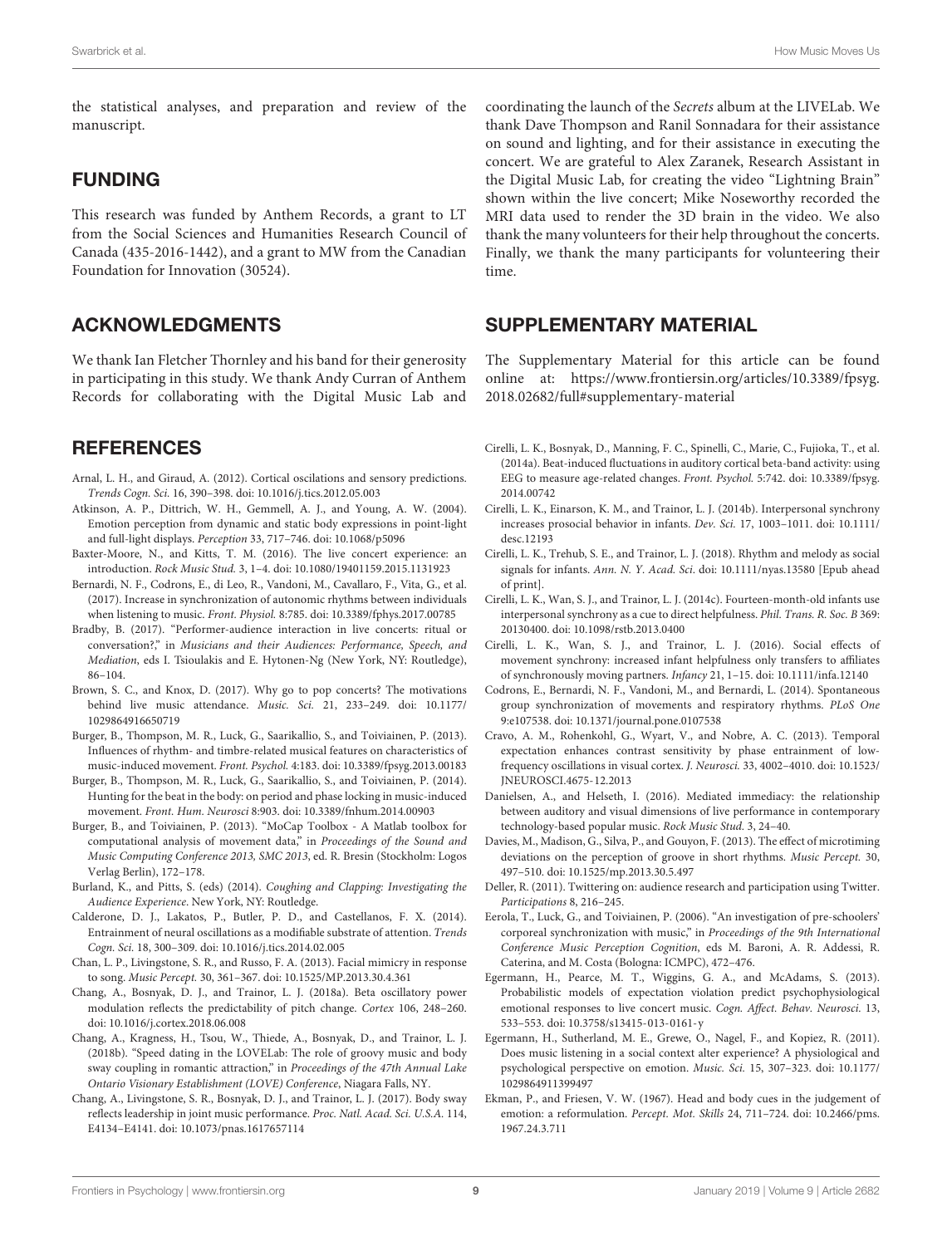- <span id="page-9-8"></span>Fancourt, D., and Steptoe, A. (2018). Cultural engagement predicts changes in cognitive function in older adults over a 10 year period: findings from the English Longitudinal Study of Ageing. Sci. Rep. 8:10226. [doi: 10.1038/s41598-](https://doi.org/10.1038/s41598-018-28591-8) [018-28591-8](https://doi.org/10.1038/s41598-018-28591-8)
- <span id="page-9-7"></span>Fancourt, D., and Williamon, A. (2016). Attending a concert reduces glucocorticoids, progesterone and the cortisol/DHEA ratio. Public Health 132, 101–104. [doi: 10.1016/j.puhe.2015.12.005](https://doi.org/10.1016/j.puhe.2015.12.005)
- <span id="page-9-43"></span>Fitch, W. T. (2016). Dance, music, meter and groove: a forgotten partnership. Front. Hum. Neurosci. 10:64. [doi: 10.3389/fnhum.2016.00064](https://doi.org/10.3389/fnhum.2016.00064)
- <span id="page-9-1"></span>Freeman, W. J. (2000). "A neurobiological role of music in social bonding," in The Origins of Music, eds N. Wallin, B. Merkur, and S. Brown (Cambridge, MA: MIT Press), 411–424.
- <span id="page-9-39"></span>Frith, S. (2007). Live music matters. Scot. Music Rev. 1, 1–17. [doi: 10.1017/](https://doi.org/10.1017/S0261143013000068) [S0261143013000068](https://doi.org/10.1017/S0261143013000068)
- <span id="page-9-21"></span>Fujioka, T., Ross, B., and Trainor, L. J. (2015). Beta-band oscillations represent auditory beat and its metrical hierarchy in perception and imagery. J. Neurosci. 35, 15187–15198. [doi: 10.1523/JNEUROSCI.2397-15.2015](https://doi.org/10.1523/JNEUROSCI.2397-15.2015)
- <span id="page-9-19"></span>Fujioka, T., Trainor, L. J., Large, E. W., and Ross, B. (2012). Internalized timing of isochronous sounds is represented in neuromagnetic beta oscillations. J. Neurosci. 32, 1791–1802. [doi: 10.1523/JNEUROSCI.4107-11.2012](https://doi.org/10.1523/JNEUROSCI.4107-11.2012)
- <span id="page-9-18"></span>Grahn, J. A., and Brett, M. (2007). Rhythm and beat perception in motor areas of the brain. J. Cogn. Neurosci. 19, 893–906.
- <span id="page-9-42"></span>Grahn, J. A., and Rowe, J. B. (2009). Feeling the Beat: premotor and striatal interactions in musicians and nonmusicians during beat perception. J. Neurosci. 29, 7540–7548. [doi: 10.1523/JNEUROSCI.2018-08.](https://doi.org/10.1523/JNEUROSCI.2018-08.2009) [2009](https://doi.org/10.1523/JNEUROSCI.2018-08.2009)
- <span id="page-9-31"></span>Harrigan, J., Rosenthal, R., and Scherer, K. (2008). The New Handbook of Methods in Nonverbal Behavior Research. Oxford: Oxford university press. [doi: 10.1093/](https://doi.org/10.1093/acprof:oso/9780198529620.001.0001) [acprof:oso/9780198529620.001.0001](https://doi.org/10.1093/acprof:oso/9780198529620.001.0001)
- <span id="page-9-10"></span>Hove, M. J., and Risen, J. (2009). It's all in the timing: interpersonal synchrony increases affiliation. Soc. Cogn. 27, 949–961.
- <span id="page-9-17"></span>Janata, P., and Grafton, S. T. (2003). Swinging in the brain: shared neural substrates for behaviors related to sequencing and music. Nat. Neurosci. 6, 682–687. [doi: 10.1038/nn1081](https://doi.org/10.1038/nn1081)
- <span id="page-9-26"></span>Janata, P., Tomic, S. T., and Haberman, J. M. (2012). Sensorimotor coupling in music and the psychology of the groove. J. Exp. Psychol. Gen. 141, 54–75. [doi: 10.1037/a0024208](https://doi.org/10.1037/a0024208)
- <span id="page-9-32"></span>Kang, G. E., and Gross, M. M. (2016). The effect of emotion on movement smoothness during gait in healthy young adults. J. Biomech. 0, 261–268. [doi: 10.1016/j.jbiomech.2016.10.044](https://doi.org/10.1016/j.jbiomech.2016.10.044)
- <span id="page-9-44"></span>Kilchenmann, L., and Senn, O. (2015). Microtiming in swing and funk affects the body movement behavior of music expert listeners. Front. Psychol. 6:1232. [doi: 10.3389/fpsyg.2015.01232](https://doi.org/10.3389/fpsyg.2015.01232)
- <span id="page-9-9"></span>Lakens, D., and Stel, M. (2011). If they move in sync, they must feel in sync: movement synchrony leads to attributions of rapport and entitativity. Soc. Cogn. 29, 1–14. [doi: 10.1521/soco.2011.29.1.1](https://doi.org/10.1521/soco.2011.29.1.1)
- <span id="page-9-3"></span>Lamont, A. (2011). University students' strong experiences of music: pleasure, engagement, and meaning. Music. Sci. 15, 229–249. [doi: 10.1177/](https://doi.org/10.1177/102986491101500206) [102986491101500206](https://doi.org/10.1177/102986491101500206)
- <span id="page-9-11"></span>Launay, J., Dean, R. T., and Bailes, F. (2013). Synchronization can influence trust following virtual interaction. Exp. Psychol. 60, 53–63. [doi: 10.1027/1618-3169/](https://doi.org/10.1027/1618-3169/a000173) [a000173](https://doi.org/10.1027/1618-3169/a000173)
- <span id="page-9-4"></span>Leante, L. (2016). "Observing musicians/audience interaction in North Indian classical music performance," in Musicians and their Audiences: Performance, Speech, and Mediation, eds I. Tsioulakis and E. Hytönen-Ng (New York, NY: Routledge), 50–65.
- <span id="page-9-28"></span>Leman, M., and Godøy, R. I. (2010). Musical Gestures: Sound, Movement, and Meaning. New York, NY: Routledge.
- <span id="page-9-38"></span>Leow, L., Parrott, T., and Grahn, J. A. (2014). Individual differences in beat perception affect gait responses to low- and high-groove music. Front. Hum. Neurosci. 8:811. [doi: 10.3389/fnhum.2014.00811](https://doi.org/10.3389/fnhum.2014.00811)
- <span id="page-9-33"></span>Leow, L., Rinchon, C., and Grahn, J. A. (2015). Familiarity with music increases walking speed in rhythmic auditory cuing. Ann. N. Y. Acad. Sci. 1337, 53–61. [doi: 10.1111/nyas.12658](https://doi.org/10.1111/nyas.12658)
- <span id="page-9-30"></span>Livingstone, S. R., and Palmer, C. (2016). Head movements encode emotions during speech and song. Emotion 16, 365–380. [doi: 10.1037/emo0000106](https://doi.org/10.1037/emo0000106)
- <span id="page-9-25"></span>Madison, G., Gouyon, F., Ullén, F., and Hörnström, K. (2011). Modeling the tendency for music to induce movement in humans: first correlations with

low-level audio descriptors across music genres. J. Exp. Psychol. Hum. Percept. Perform. 37, 1578–1594. [doi: 10.1037/a0024323](https://doi.org/10.1037/a0024323)

- <span id="page-9-27"></span>Madison, G., and Sioros, G. (2014). What musicians do to induce the sensation of groove in simple and complex melodies, and how listeners perceive it. Front. Psychol. 5:894. [doi: 10.3389/fpsyg.2014.00894](https://doi.org/10.3389/fpsyg.2014.00894)
- <span id="page-9-34"></span>Mazzoni, P., Hristova, A., and Krakauer, J. W. (2007). Why Don't we move faster? Parkinson's Disease, movement vigor, and implicit motivation. J. Neurosci. 27, 7105–7116. [doi: 10.1523/JNEUROSCI.0264-07.2007](https://doi.org/10.1523/JNEUROSCI.0264-07.2007)
- <span id="page-9-6"></span>McAdams, S. (2004). Influences of large-scale form on continuous ratings in response to a contemporary piece in a live concert setting. Music Percept. 22, 297–350. [doi: 10.1525/mp.2004.22.2.297](https://doi.org/10.1525/mp.2004.22.2.297)
- <span id="page-9-22"></span>Merker, B. H., Madison, G. S., and Eckerdal, P. (2009). On the role and origin of isochrony in human rhythmic entrainment. Cortex 45, 4–17. [doi: 10.1016/](https://doi.org/10.1016/j.cortex.2008.06.011) [j.cortex.2008.06.011](https://doi.org/10.1016/j.cortex.2008.06.011)
- <span id="page-9-14"></span>Miyata, K., Varlet, M., Miura, A., Kudo, K., and Keller, P. E. (2018). Interpersonal visual interaction induces local and global stabilisation of rhythmic coordination. Neurosci. Lett. 682, 132–136. [doi: 10.1016/j.neulet.2018.](https://doi.org/10.1016/j.neulet.2018.07.024) [07.024](https://doi.org/10.1016/j.neulet.2018.07.024)
- <span id="page-9-2"></span>Moreau, F. (2013). The disruptive nature of digitization: the case of the recorded music industry. Int. J. Arts Manag. 15, 18–31.
- <span id="page-9-13"></span>Morris, S. M. (2010). Achieving collective coherence: group effects on heart rate variability coherence and heart rhythm synchronization. Altern. Ther. 16, 62–72.
- <span id="page-9-36"></span>Mulder, J., Ter Bogt, T., Raaijmakers, Q. A. W., Nic Gabhainn, S. N., and Sikkema, P. (2010). From death metal to R&B? Consistency of music preferences among Dutch adolescents and young adults. Psychol. Music 38, 67–83. [doi: 10.1177/0305735609104349](https://doi.org/10.1177/0305735609104349)
- <span id="page-9-0"></span>Nettl, B., and Russell, M. (eds) (1998). In the Course of Performance: Studies in the World of Musical Improvisation. Chicago, IL: University of Chicago Press.
- <span id="page-9-35"></span>North, A. C., and Hargreaves, D. J. (1999). Music and adolescent identity. Music Educ. Res. 1, 75–92. [doi: 10.1080/1461380990010107](https://doi.org/10.1080/1461380990010107)
- <span id="page-9-41"></span>O'Reilly, D., Larsen, G., and Kubacki, K. (2014). "Marketing live music," in Coughing and Clapping: Investigating the Audience Experience, eds K. Burland and S. Pitts (New York, NY: Routledge), 7–20.
- <span id="page-9-40"></span>Papies, D., and van Heerde, H. J. (2017). The dynamic interplay between recorded music and live concerts: the role of piracy, unbundling, and artist characteristics. J. Mark. 81, 67–87. [doi: 10.1509/jm.14.0473](https://doi.org/10.1509/jm.14.0473)
- <span id="page-9-23"></span>Patel, A. D., Iversen, J. R., Bregman, M. R., and Schulz, I. (2009). Experimental evidence for synchronization to a musical beat in a nonhuman animal. Curr. Biol. 19, 827–830. [doi: 10.1016/j.cub.2009.03.038](https://doi.org/10.1016/j.cub.2009.03.038)
- <span id="page-9-15"></span>Phillips-Silver, J., and Keller, P. E. (2012). Searching for roots of entrainment and joint action in early musical interactions. Front. Hum. Neurosci. 6:26. [doi: 10.3389/fnhum.2012.00026](https://doi.org/10.3389/fnhum.2012.00026)
- <span id="page-9-29"></span>Phillips-Silver, J., and Trainor, L. J. (2008). Vestibular influence on auditory metrical interpretation. Brain Cogn. 67, 94–102. [doi: 10.1016/j.bandc.2007.](https://doi.org/10.1016/j.bandc.2007.11.007) [11.007](https://doi.org/10.1016/j.bandc.2007.11.007)
- <span id="page-9-5"></span>Rennung, M., and Goritz, A. S. (2016). Prosocial consequences of interpersonal synchrony: a Meta-Analysis. Z. Psychol. 224, 168–189. [doi: 10.1027/2151-2604/](https://doi.org/10.1027/2151-2604/a000252) [a000252](https://doi.org/10.1027/2151-2604/a000252)
- <span id="page-9-12"></span>Richardson, M. J., Marsh, K. L., Isenhower, R. W., Goodman, J. R. L., and Schmidt, R. C. (2007). Rocking together: dynamics of intentional and unintentional interpersonal coordination. Hum. Mov. Sci. 26, 867–891. [doi: 10.1016/j.humov.](https://doi.org/10.1016/j.humov.2007.07.002) [2007.07.002](https://doi.org/10.1016/j.humov.2007.07.002)
- <span id="page-9-16"></span>Sakai, K., Hikosaka, O., Miyauchi, S., Takino, R., Tamada, T., Iwata, N. K., et al. (1999). Neural representation of a rhythm depends on its interval ratio. J. Neurosci. 19, 10074–10081.
- <span id="page-9-24"></span>Schachner, A., Brady, T. F., Pepperberg, I. M., and Hauser, M. D. (2009). Spontaneous motor entrainment to music in multiple vocal mimicking species. Curr. Biol. 19, 831–836. [doi: 10.1016/j.cub.2009.03.061](https://doi.org/10.1016/j.cub.2009.03.061)
- <span id="page-9-37"></span>Schellenberg, E. G., Peretz, I., and Vieillard, S. (2008). Liking forhappy- and sad-sounding music: effects of exposure. Cogn. Emot. 22, 218–237.
- <span id="page-9-20"></span>Schroeder, C. E., and Lakatos, P. (2009). Low-frequency neuronal oscillations as instruments of sensory selection. Trends Neurosci. 32, 9–18. [doi: 10.1016/j.tins.](https://doi.org/10.1016/j.tins.2008.09.012) [2008.09.012](https://doi.org/10.1016/j.tins.2008.09.012)
- <span id="page-9-45"></span>Shoda, H., and Adachi, M. (2012). "Effects of the listening context on the audience's perceptions of artistry, expressiveness, and affective qualities in the piano performance," in Proceedings of the 12th International Conference on Music Perception and Cognition and the 8th Triennial Conference of the